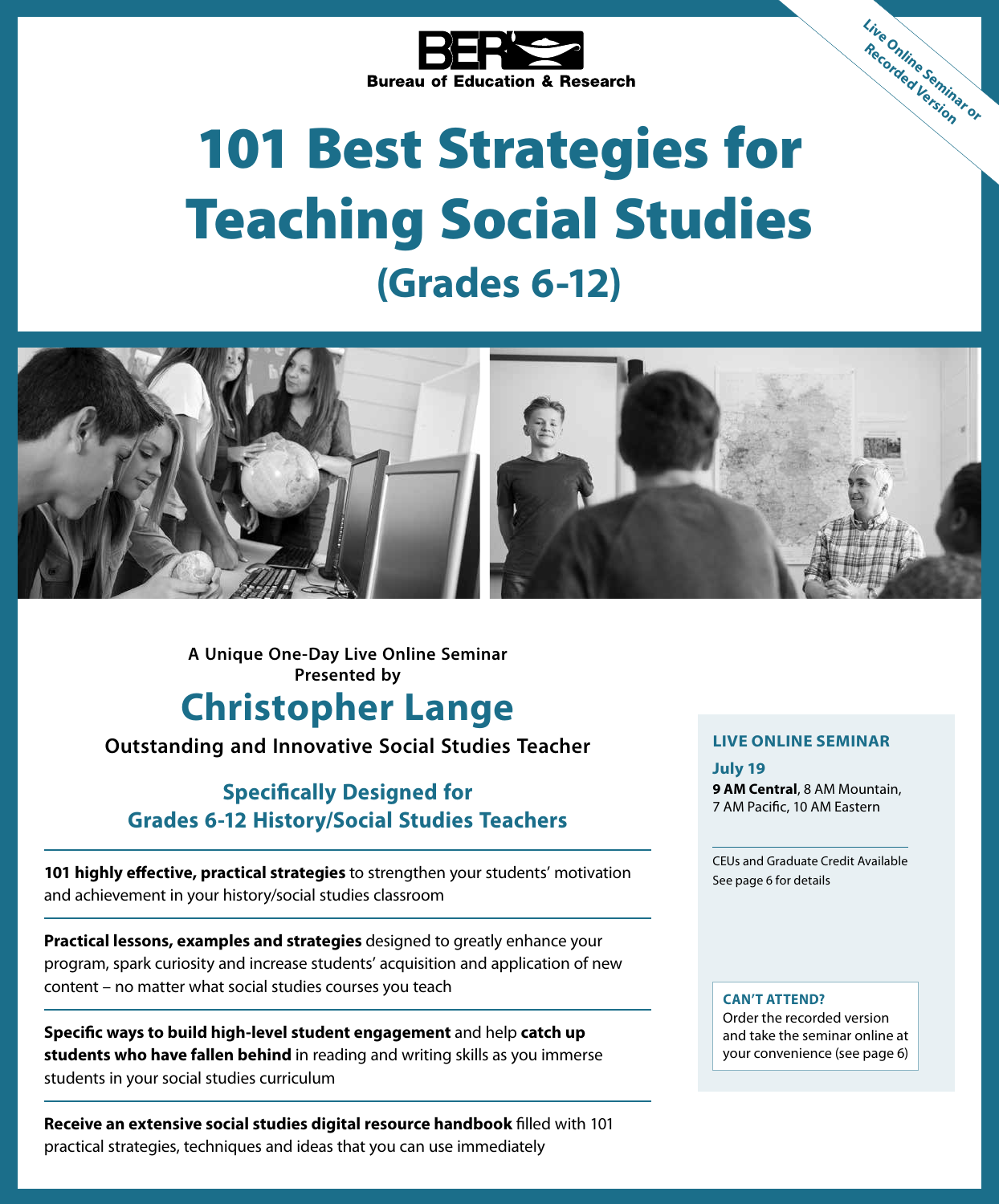# **Ten Key Benefits of Attending**

"By far the best out-of-district professional development I have attended! Chris was excellent! I plan to use many of these strategies with my students."

> **– GARRETT LUCAS, HISTORY TEACHER**



**Who Should Attend** Grades 6-12 History/ Social Studies Teachers

**1. 101 of the Best Strategies to Greatly Enhance Your Social Studies Program** Discover the best strategies, lessons and activities designed specifically to strengthen your

grades 6-12 social studies program … Receive a wealth of outstanding, practical ideas and techniques you can use the very next day – no matter what social studies content you teach

**2. Build a High-Level Student Engagement Social Studies Program**

Experience a wide range of resources, apps and strategies you can use to greatly increase your students' engagement … Tips and ideas for personalizing your students' learning

#### **3. Help Catch Up Students Who Have Fallen Behind in their Reading and Writing Skills**

Discover unique and practical strategies to help catch up students who have fallen behind in reading and writing, ensuring your students develop the skills to succeed in the real world … Easy-to-implement note-taking, summarizing, research, and writing activities

#### **4. Implement Problem-Based Learning and Structure Your Units for Student Success**

Discover strategies for implementing problem-based learning in social studies to teach research skills and help catch students up on missed content … Ways to incorporate meaningful, inquiry-based learning, develop sophisticated overarching questions, and structure content to revolve around unit goals

#### **5. Ignite Your Students' Passion Through Project-Based Learning**

Take a new view on PBL and discover innovative strategies that work, no matter what content you teach … Develop exciting new ways to incorporate your content to encourage and motivate your students

#### **6. Make Social Studies REAL for Your Students**

Discover effective ways to infuse relevant experiences that connect 21st century learners to social studies … Learn effective strategies to elevate your content and help students analyze through inquiry, technology, research, and discovery

#### **7. The Best Ways to Use Free Google Tools in Social Studies**

Learn practical ways to enhance your content, instruction and students' learning through a variety of free Google Tools … Enhance your social studies instruction and increase student engagement

#### **8. Regain Valuable Time for Where You're Most Needed**

Apply easy-to-implement process-oriented activities that will speed up content acquisition for your students and free up valuable time for you … Discover ways to personalize learning and optimize the impact of your social studies instruction

#### **9. Strengthen Your Students' Collaboration and Analytical Skills**

Learn many effective ways to build your students' historical and analytical thinking skills … Receive engaging and immersive lessons, activities and web-based tools that build collaboration skills as students discover content

#### **10. Receive an Extensive Social Studies Digital Resource Handbook**

You will receive an extensive digital resource handbook packed with 101 outstanding strategies designed to greatly enhance your grades 6-12 history/social studies program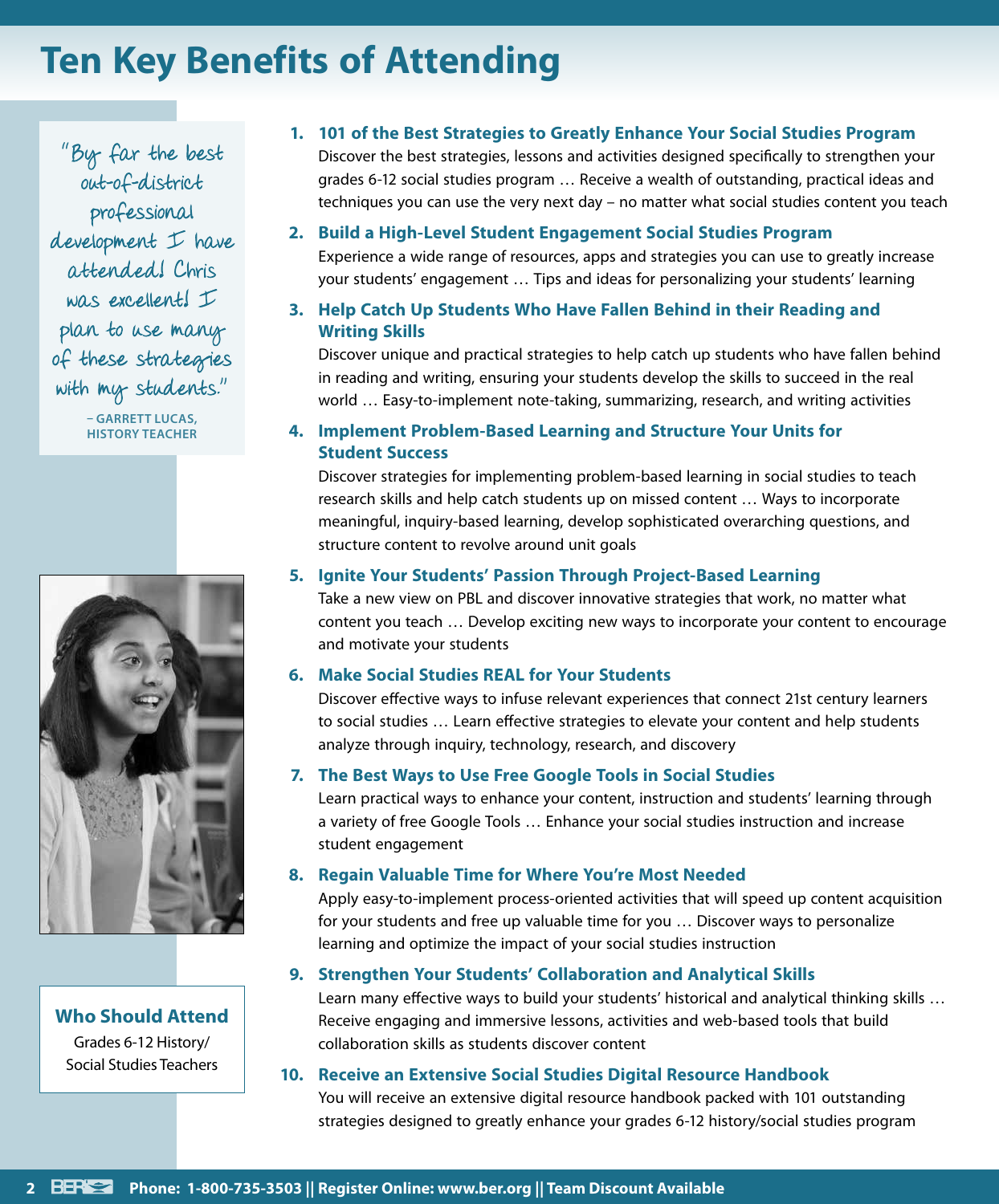# **Outstanding Strategies You Can Use Immediately**

### **What You Will Learn ...**

- **• 101 of the best, highly engaging, easy-to-implement strategies** to strengthen your social studies program
- **• Techniques to help catch up students who have fallen behind** and strengthen their skills as readers and writers
- **• New ways to engage your students** through interactive project design and technology
- **• How to use inquiry-driven instruction** to design more immersive and connected content units
- **• Timesaving tips and tricks** using free Google resources to enhance your students' learning
- **• Specific ways to use Project-Based Learning effectively** in a variety of content areas
- **•** Classroom-tested strategies and tips to **help your students become more efficient readers**
- **• High-interest, high-impact activities, apps, and websites** that appeal to diverse social studies students
- **•** Stimulating lessons designed to **strengthen student communication and collaboration**
- **•** Strategies to help you design your classroom and program to **effectively appeal to and motivate the modern social studies student**
- **•** Ways to combine high-tech and low-tech strategies to **increase student participation and communication**
- **• Expand your "Bag of Tricks"** with dozens of effective strategies you can use in almost any social studies lesson at any time of the year
- **•** Alternative assessment design techniques to **develop higher-level critical thinking in your students**
- **•** Techniques to **help your students ask better questions** when analyzing content





"Chris did a great job explaining so many different strategies and he made the content accessible. 10/10 for content and delivery. Awesome job!"

**– LUCAS BRAWNER, SOCIAL STUDIES TEACHER**

### **Practical Ideas and Strategies**

How can we best reach and teach our 21st century social studies learners? How can we cover our required content, teach to standards and strengthen students' reading and writing skills? How can we best prepare our students for the future? And how can we integrate the most powerful and applicable new approaches in our field?

For practical answers and solutions to these questions, join outstanding and innovative social studies teacher **CHRISTOPHER LANGE** as he presents 101 of the best, classroom-tested strategies designed to greatly enhance your social studies program. If you want to increase your students' acquisition of content and social studies skills in highly engaging ways, this seminar is for you! Each of the strategies and techniques Chris shares can be easily implemented the very next day in your own program. These strategies can also easily be differentiated or scaffolded to meet the needs of your diverse learners.

**Join Chris for a high energy, humorous, engaging day of 101 outstanding strategies to strengthen your grades 6-12 history/social studies program.**

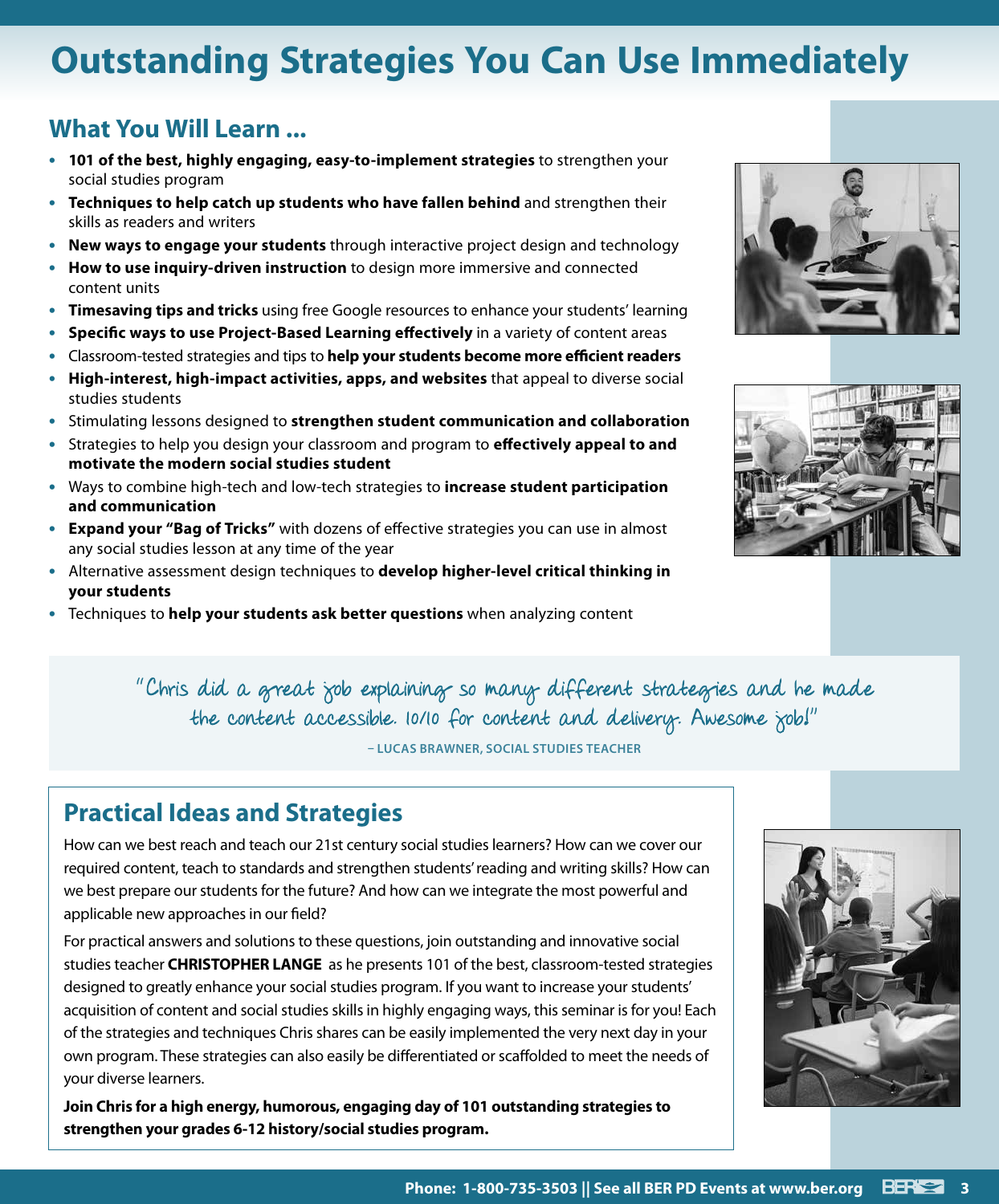# **A Message From Seminar Leader, Christopher Lange**



#### **Uniquely Qualified Instructor**

**CHRISTOPHER LANGE** is a highly experienced, innovative and current secondary social studies teacher. He is seen by his peers as a leader of cutting-edge social studies instructional practices. Chris is passionate about helping fellow teachers develop new strategies to powerfully engage and help their students become passionate about and successful in social studies.

All the strategies, lessons and ideas that Chris presents are highly practical and engaging, and stem from the best of what he has found to be successful with his own social studies/history students, ranging from core to advanced AP classes. Participants regularly praise Chris' ability to break down complex ideas into concise, doable and practical approaches and strategies that can be implemented the very next day.

**Join Chris for a high energy, humorous, engaging day packed full of outstanding strategies, ideas and ways you can greatly strengthen your grades 6-12 history/social studies program – no matter what classes you teach.** Dear Colleague:

Unfortunately, the lessons and activities that worked for us years ago do not translate well for our 21st century students. Yet, it can feel like a massive challenge and undertaking to try and reinvent or rethink our curriculum and approaches in order to best engage our students. As social studies teachers we face many difficult tasks. How can we fit it all in? How can we maximize our effectiveness given the time that we have? And now in this current environment – how can we help catch up our students who have fallen behind?

My goal is to provide you with 101 of the best, proven strategies you can use immediately to greatly enhance activities, lessons, units, and your overall social studies program. I have personally used and tested all these strategies, ideas, processes, and approaches with my own students. In this seminar, I will share the best of what I found to be successful.

I designed this seminar expressly with the needs of history/social studies teachers in mind. Like me, you may have left past professional development sessions saying something like, "so they told me what I should be doing, but how do I actually do this in my classroom?" I guarantee, I will provide you with a wealth of great ideas and resources you can take home and apply the very next day in your program.

Each strategy, technique, website, app, and lesson idea that I share can be applied to any area of social studies content. You will be able to easily scaffold and adapt these strategies across varied student ability levels and a variety of circumstances. I want to help you with one of most important issues in our field today – how we can best engage our students and help them be successful with the content. Please join me for a renewing, empowering day full of solutions and answers.

Sincerely,

hrústopher Lange

Christopher Lange

**P.S. Be prepared for a thought-invoking and fast-paced learning day full of 101 outstanding strategies you can use immediately!**

"My goal is to provide you with 101 of the best, proven strategies you can use immediately to greatly enhance activities, lessons, units, and your overall social studies program."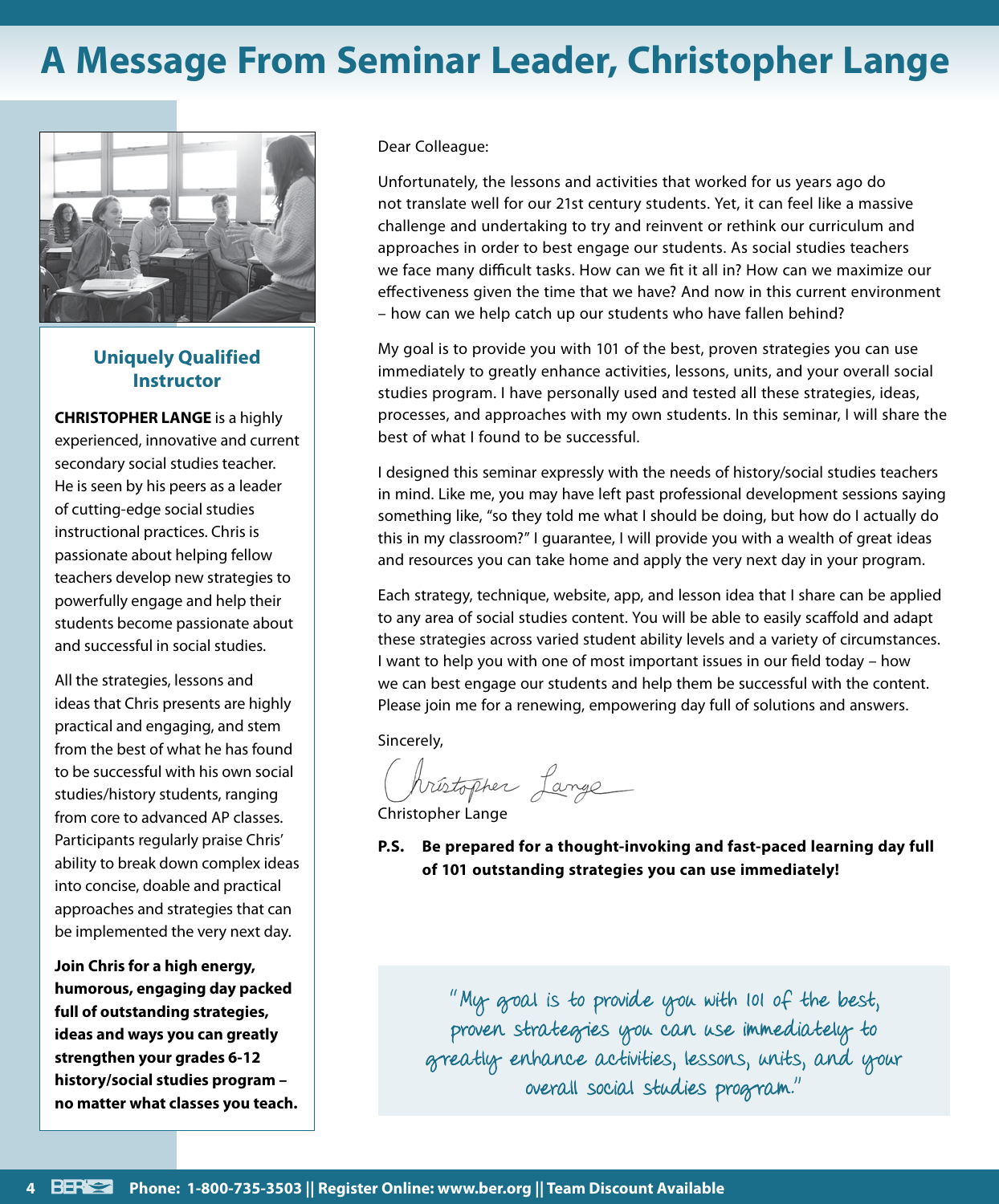# **What Your Colleagues Say About Christopher Lange**

*"I love the fact that Chris not only provided the handbook, but also provided access to a Google Drive of resources to continue to enhance our knowledge of strategies and resources!"* **Jennifer Kundera, Social Studies Teacher**

*"This was probably the best seminar I have ever attended. Chris was extremely knowledgeable and entertaining. So many great topics covered. Thanks so much!"*

**Kelly Fleming, Middle School Social Studies**

*"Well done! Thanks for all of the great ideas."* **John Worthington, Teacher**

*"This seminar provided many useful strategies to use in the classroom. Chris was dynamic and not only filled the day with relevant, useful techniques, but he also gave a wonderful presentation!"* **Jennifer Guerrera, Teacher**

*"I think Chris' strategies will help immensely to improve my classroom instruction!*  **Great workshop** and very entertaining." **Harry Longini, 9-10 History Teacher** 



*"It was very helpful how Chris connected strategies to real life examples and showed student work samples, and specific content examples."* **Kaitlyn Fish, High School Social Studies**

*"Super engaging and effective presentation. Chris Lange was an articulate and humorous presenter. Thank you!"* **Karen Curinen, Social Studies Teacher**

*"Lots of fantastic ideas to take back to my building. Wonderful resources!"*

**Robin Yokas, Instructional Coach**

*"Great mix of ideas that I will integrate. Many things I can try tomorrow (or right away). Thanks so much!"* **Jackie Zeigler, Teacher**

*"Excellent seminar, practical, useful, very enjoyable, and productive."* **Todd Severns, Teacher**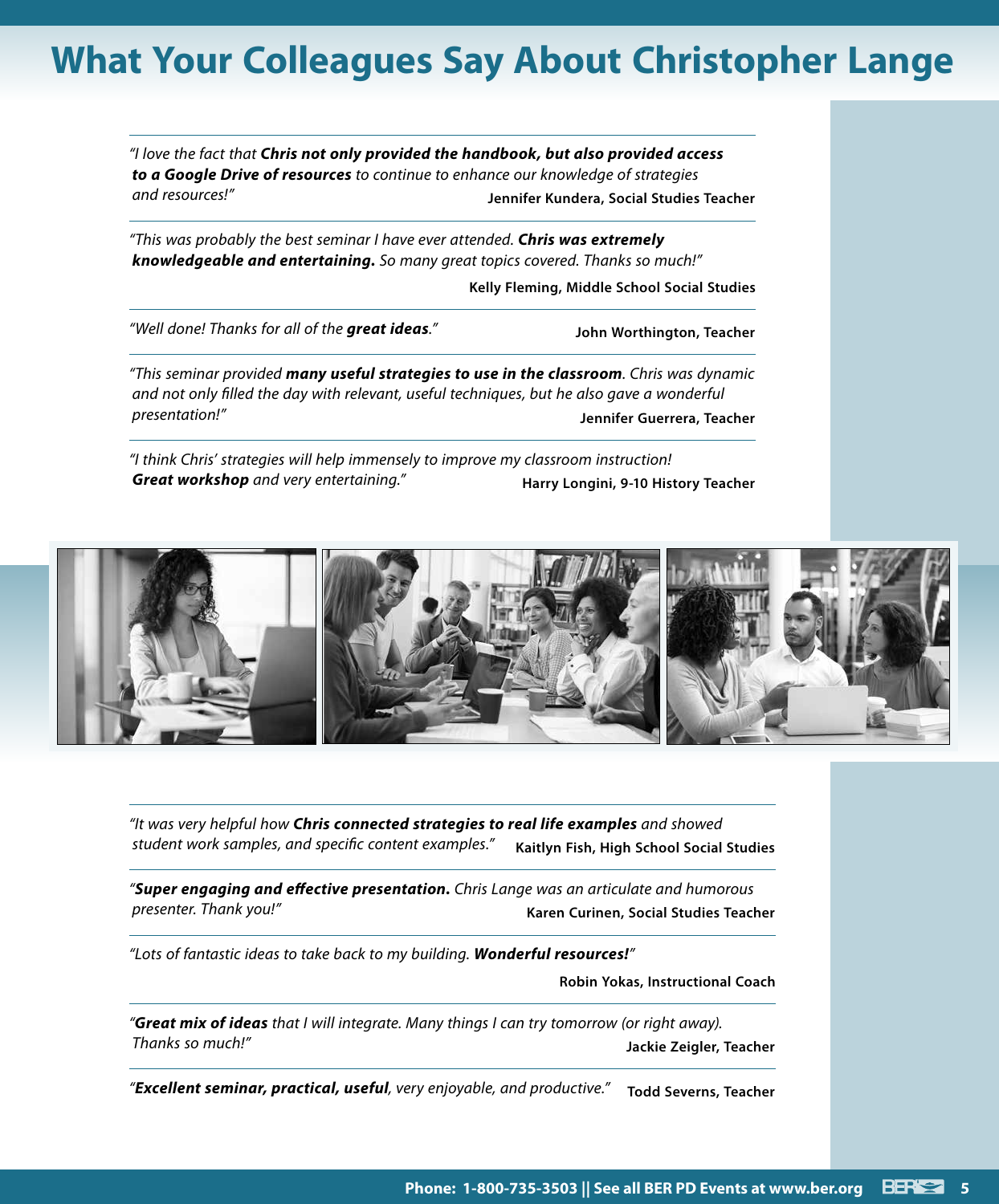# **Special Benefits of Attending**



"Great workshop and super informative! I'm leaving with plenty of ideas that I can incorporate tomorrow! Thank you!" **– KATIE CUGLIOTTA, TEACHER**

### **On-Site Training**

Most BER seminars can be brought to your school or district in-person or online. See the options at www.ber.org/onsite or call 877-857-8964 to speak to one of our On-Site Training Consultants.

#### **Extensive Social Studies Digital Resource Handbook**

You will receive an extensive digital resource handbook specifically designed for this seminar. The handbook includes:

- Research-based and practical strategies, ideal for social studies classrooms
- Strategies to help catch up students who have fallen behind and more successfully engage students in social studies text
- Links, descriptions and walkthroughs of the best apps and websites for teaching social studies
- Detailed descriptions of activities to promote student collaboration and participation
- Innovative ideas on how to implement project-based learning in your social studies classroom
- Creative ways to cover a wide variety of content quickly while maintaining student engagement

#### **Consultation Available**

Christopher Lange will be available at the seminar for consultation regarding your questions and the unique needs of your own program.

#### **Share Ideas with Other Educators**

This seminar provides a wonderful opportunity for participants to share ideas with other educators interested in strengthening their history/social studies program.

#### **Meet Inservice Requirements / Earn State CEUs**

Participants of Live Online Seminars, and those completing the Recorded Version online can receive a certificate of participation that may be used to verify five continuing education hours. For details about state CEUs available, visit www.ber.org/ceus

#### **Earn One to Four Graduate Semester Credits**



Up to four graduate level professional development University of Massachusetts credits are available with an additional fee and completion Global Anonprofit of follow up practicum activities. Details for direct

enrollment with University of Massachusetts Global, will be available at this program.

### **Can't Attend?**

### **Other Professional Development Options:**

#### **Recorded Version of the Seminar**

A video recorded version of this seminar will be available to take online at your convenience. You'll have access to the entire course and to the extensive digital resource handbook. Optional CEUs and graduate credit available. To enroll, see registration form on page 7.

#### **Related On-Demand Online Courses**

A related On Demand Video-Based Online Learning course, *101 Best Strategies for Teaching Social Studies,* for Grades 6-12 is available for immediate registration. To enroll, visit www.ber.org/online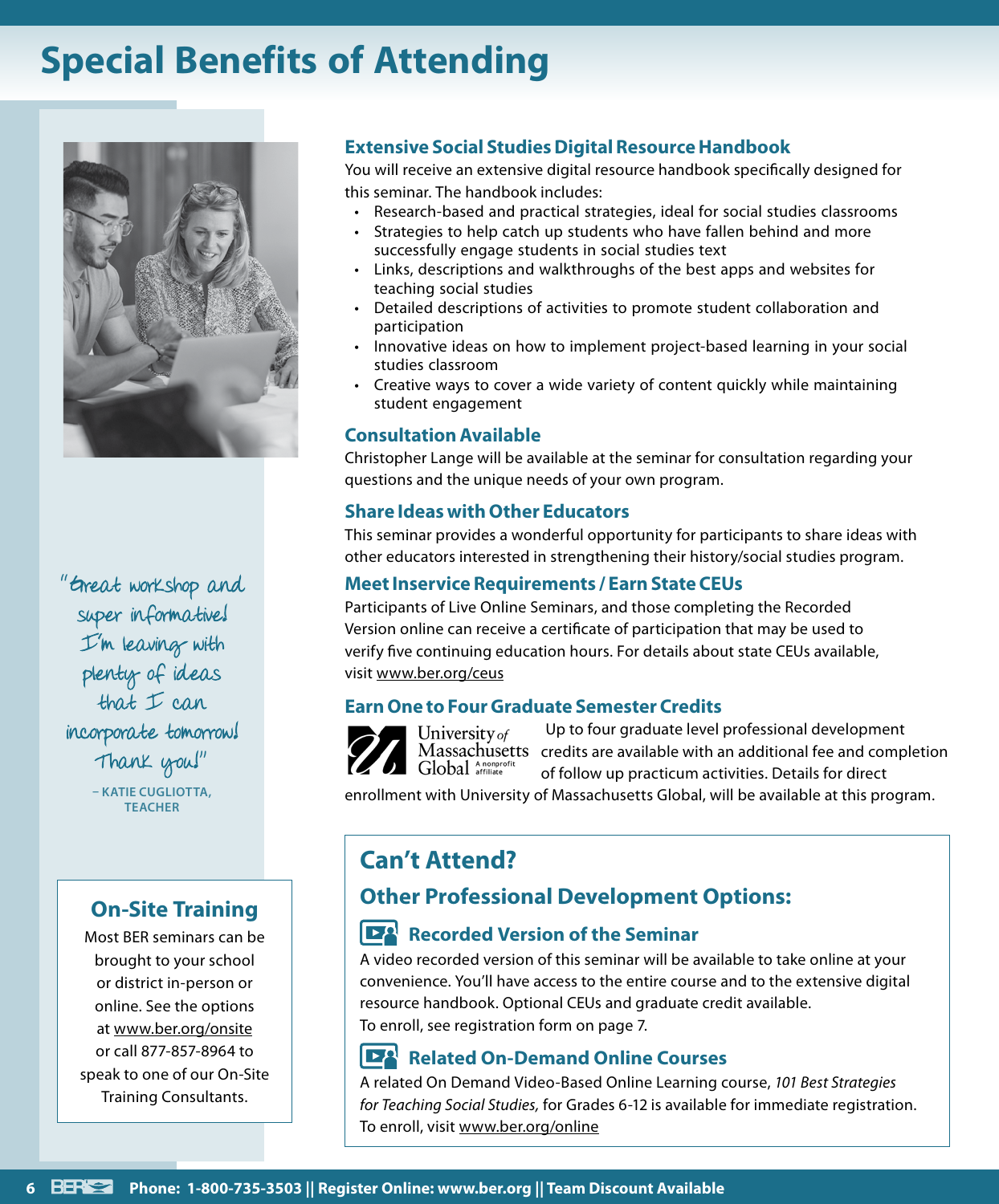### 101 Best Strategies for Teaching Social Studies

**(Grades 6-12)**

| <b>Registration (SSL2M1)</b>                                                                                                                                                 | <b>FIVE EASY WAYS TO REGISTER:</b>                                                                                                                                                                                   |
|------------------------------------------------------------------------------------------------------------------------------------------------------------------------------|----------------------------------------------------------------------------------------------------------------------------------------------------------------------------------------------------------------------|
| $\Box$ <b>1. LIVE ONLINE:</b> July 19, 2022 (Start time: 9 AM Central)                                                                                                       | 49<br><b>REGISTER ONLINE at: www.ber.org</b>                                                                                                                                                                         |
| $-$ or $-$<br>2. I'd like to order the recorded version of this seminar<br>П                                                                                                 | <b>EMAIL this form to: register@ber.org</b>                                                                                                                                                                          |
| <b>FIRST NAME</b><br>M.I.<br><b>LAST NAME</b>                                                                                                                                | PHONE toll-free: 1-800-735-3503<br>(Weekdays 5:30 am - 4:00 pm Pacific Time)                                                                                                                                         |
|                                                                                                                                                                              | FAX this form to: 1-425-453-1134                                                                                                                                                                                     |
| POSITION, SUBJECT TAUGHT<br><b>GRADE LEVEL</b>                                                                                                                               | MAIL this form to: Bureau of Education & Research<br>915 118th Avenue SE . PO Box 96068<br>Bellevue, WA 98009-9668                                                                                                   |
| SEMINAR LOCATION NUMBER: ______<br>(Please see list above)                                                                                                                   |                                                                                                                                                                                                                      |
| List additional registrants on a copy of this form                                                                                                                           | <b>Program Hours</b><br>All Live Online Seminars are scheduled 9:00 a.m. - 3:30 p.m. in the time<br>zone indicated. Check in 15 minutes prior. Registrants will be sent login                                        |
| <b>SCHOOL NAME</b>                                                                                                                                                           | information by email four days before their Live Online Seminar.                                                                                                                                                     |
| SCHOOL MAILING ADDRESS                                                                                                                                                       | Fee                                                                                                                                                                                                                  |
| <b>CITY &amp; STATE</b><br>ZIP CODE                                                                                                                                          | The registration fee is \$279 per person, \$259 per person for groups of<br>three or more registering at the same time. Call us at 1-800-735-3503<br>for groups of ten or more. Payment is due prior to the program. |
|                                                                                                                                                                              | Fee includes seminar registration, a certificate of participation and                                                                                                                                                |
| <b>SCHOOL PHONE NUMBER</b><br>HOME PHONE NUMBER                                                                                                                              | an extensive digital resource handbook. The fee is the same for<br>Live Online Seminars or Recorded Seminars.                                                                                                        |
| $\lambda$<br>$\lambda$                                                                                                                                                       |                                                                                                                                                                                                                      |
| Registration confirmations and login details are sent via e-mail                                                                                                             | <b>Cancellation/Substitutions</b><br>100% of your paid registration fee will be refunded if you can't attend                                                                                                         |
| E-MAIL ADDRESS (REQUIRED FOR EACH REGISTRANT)                                                                                                                                | and notify us at least 10 days before the seminar. Late cancellations<br>made prior to the event date will be refunded less a \$15 service fee.<br>Substitutions may be made at any time without charge.             |
| HOME MAILING ADDRESS                                                                                                                                                         | <b>Further Questions</b>                                                                                                                                                                                             |
|                                                                                                                                                                              | Call the Bureau of Education & Research (800) 735-3503 or visit us                                                                                                                                                   |
| CITY & STATE<br>ZIP CODE                                                                                                                                                     | online at www.ber.org                                                                                                                                                                                                |
|                                                                                                                                                                              | <b>Program Guarantee</b>                                                                                                                                                                                             |
| <b>IMPORTANT - PRIORITY ID CODE: ESSL2M1</b>                                                                                                                                 | We stand behind the high quality of our programs by providing the<br>following unconditional guarantee: If you are not satisfied with this<br>program, we'll give you a 100% refund of your registration fee.        |
| <b>METHOD OF PAYMENT - Team Discount Available</b><br>The registration fee is \$279 per person,<br>for teams of three or more registering at the same time, the fee is \$259 |                                                                                                                                                                                                                      |
| per person. Payment is due prior to the program. No cash, please.                                                                                                            |                                                                                                                                                                                                                      |
| $\Box$ A check (payable to <b>Bureau of Education &amp; Research</b> ) is attached                                                                                           |                                                                                                                                                                                                                      |
| □ A purchase order is attached, P.O. #<br>(Be sure to include priority ID code on the P.O.)                                                                                  |                                                                                                                                                                                                                      |
| $\Box$ Charge my: $\Box$ MasterCard<br>$\Box$ VISA<br>$\Box$ Discover                                                                                                        |                                                                                                                                                                                                                      |
| MO/YR                                                                                                                                                                        |                                                                                                                                                                                                                      |
| (Found on back of card)                                                                                                                                                      |                                                                                                                                                                                                                      |
| Please print name as it appears on card                                                                                                                                      | SSL2M1<br>© 2022 Bureau of Education & Research. All rights reserved.                                                                                                                                                |